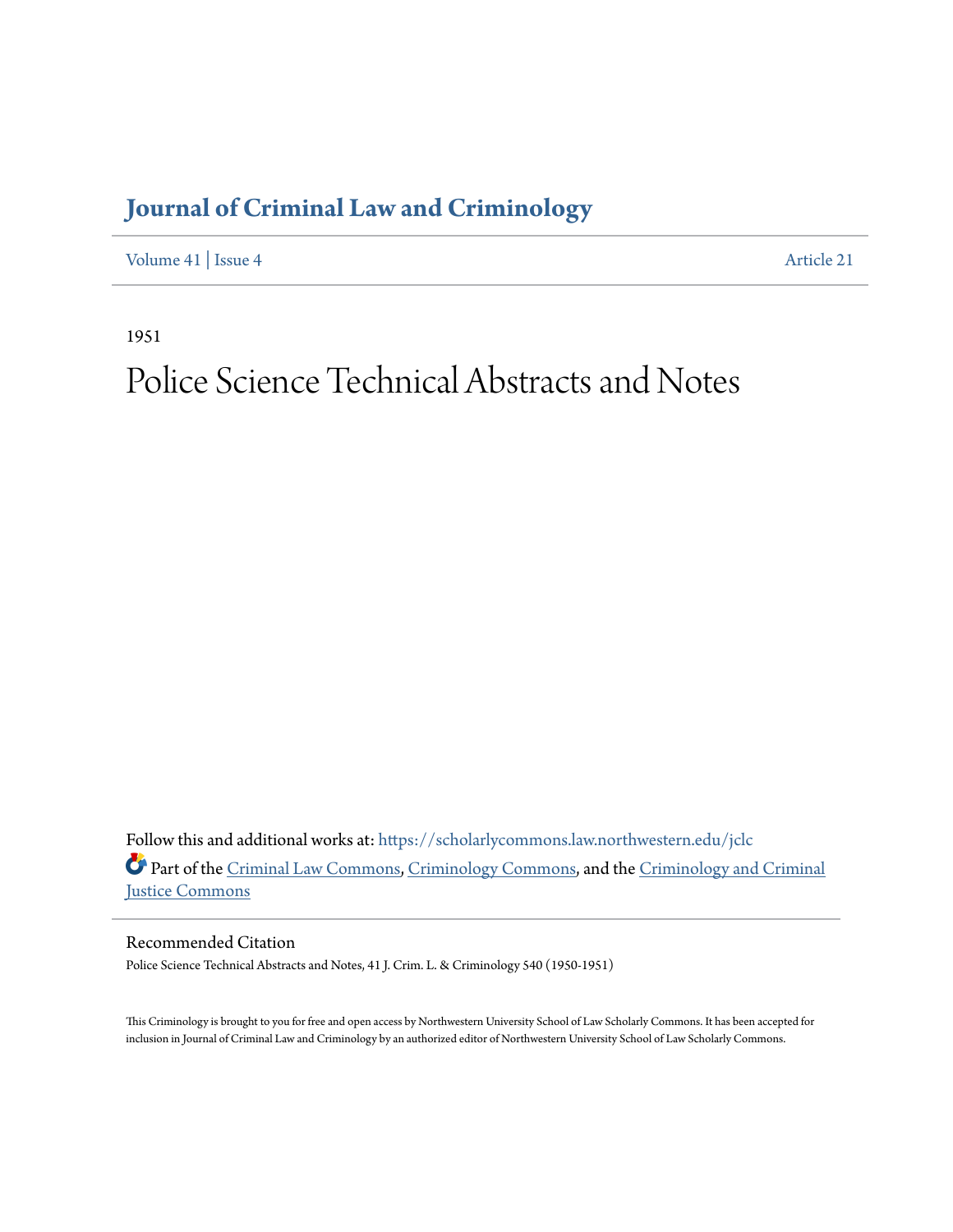## **POLICE SCIENCE TECHNICAL ABSTRACTS AND NOTES**

#### Joseph **D.** Nicol\*

Calculating the Serial Number of the Henry Primaries- H. **J.** Myers, **I,** and F. V. Willard presented a method for calculating the serial numbers of the Henry primaries (this Journal, 41(3):337-80) and set forth two rules for finding these numbers. Workers familiar with elementary algebraic notation may find the following single formula useful and more rapid. If *d* is the denominator of the Henry primary fraction, *n,* the numerator, and **S,** the serial number, then:  $S = n + 32$  (d - 1). Using examples discussed in the original article, the serial number of primary  $1/2$  is calculated:  $S=1+32(2-1)=33$ for 9/17: S = 9 + 32 (17-1) = 9 +  $32\times16 = 521$ ; or for  $32/13$ : S = 32  $+ 32 (13-1) = 32 + 32 \times 12 = 416.$  (Ordway Hilton.)

Tattoo Marks on Criminal- Inspector **J.** Dalarue of the French Surete Nationale, who has recently published a text on the subject of tattoo marks on criminals, has recently written this Journal that he would be interested in exchanging information and photographs of these marks with others working in the field of police science. Readers maintaining files on tattoo marks can communicate with Inspector Dalarue at Direction de la Surete Nationale, 11 rue des Saussaies, Paris **(80)** France.

The Third Annual Meeting of the American Academy of Forensic Sciences-The American Academy of Forensic Sciences will hold its third annual meet ing March 1, 2, and 3, 1951, at The Drake Hotel, Chicago, Illinois. All persons desiring to present papers are requested to contact Dr. A. W. Freireich, Chairman, Program Committee, 180 Hempstead Avenue, Malverne, New York. (Ralph F. Turner.)

The Profilograph in Police Science-In the third paper in this series **J. E.** Davis discusses the application of the profilograph to the field of firearms identification. Tracings show the ability of this technique to record the contour of bullets and to enable a comparison of similar areas. It is suggested that the technique might be applied to Faxfilm reproductions of the bullet surface. This investigation is reported in the *Finger Print Magazine, 32 :16-9* (Sept., 1950).

A Volumetric Determination of Barbituric Acid Derivatives-E. Pedley *[The Journal of Pharmacy and Pharmacology, 2:* 39-44 (1950)] suggests the use of a standard solution, 0.1M, of mercuric perchlorate as a precipitating agent for barbiturate derivatives in place of Millon's Reagent. The precipitated barbiturate is removed by filtration, and the excess mercury determined volumetrically with N/10 ammonium thiocyanate.

Preparation of Naphthyl Acid Phosphates-O. M. Friedman and A. M. Seligman describe the preparation of  $\alpha$  -and  $\beta$ -naphthylphosphates in the *Journal of the American Chemical Society, 72:624-5* (Jan., 1950). Since the sodium salts are water soluble their use by technicians for the detection of phosphatase activity in seminal stains is advised.

<sup>\*</sup>Firearms Identification Technician, **Chicago Police Scientific Crime Detection** Lab.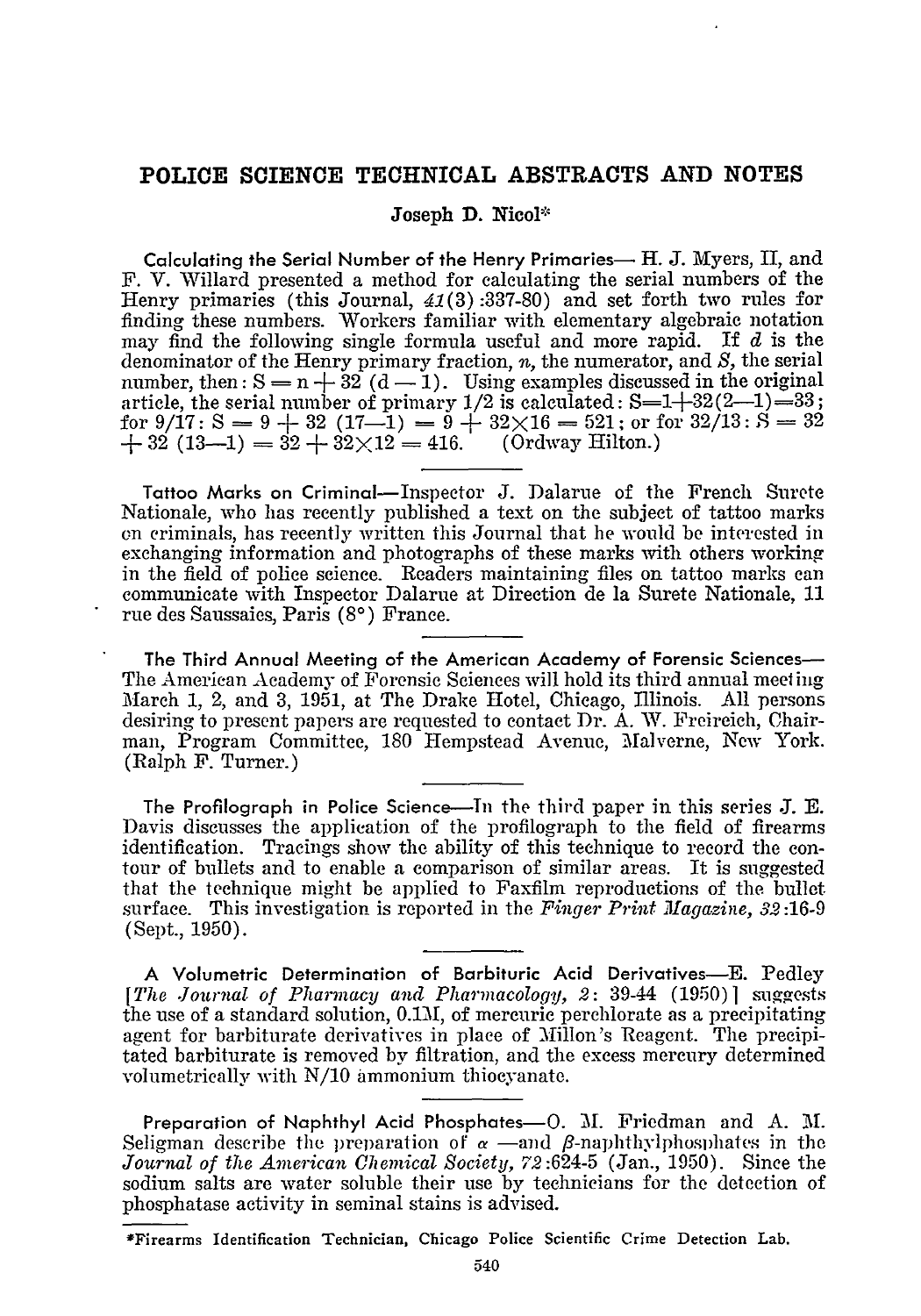Accident Facts—The National Safety Council has published its report of the accidents which occurred in 1949. Twenty-nine pages are devoted to the analysis of motor-vehicle accidents.

The Profilograph in Police Science—The application of a surface tester, "profilograph," to the comparison of tool markings is described by J. E. Davis in the July and August issues of the *Finger Print Magazine,* 32(1) :3-8, 18, 19 (1950) ; *32(2)* :3-8 (1950). The tester, originally developed to determine the surface smoothness of bearings, consists of a sensitive diamond tracer similar to a phonograph pickup, under which the specimen moves. The movements of the tracer are magnified by a mirror-light beam arrangement, and vertical and horizontal profiles are recorded on photographic paper on a rotating drum. The fluctuations of the tracer point are magnified to show a profile reproduction having 1000x vertical amplification and a horizontal amplification of 30x. Tool marks can be compared by comparing profiles of test specimen vs. evidence mark. (Submitted by Charles Zmuda, Chicago Police Laboratory.)

Document Examiners Meet-The annual meeting of the American Society of Questioned Document Examiners was held at Houston, Texas, during the week of August 26-September 1st. Technical papers dealing with the identification of typewriting and other problems arising out of typewritten documents formed the basic program. A demonstration of testimony in disputed typewriting cases was presented by selected members, and at the final meeting, Professor Fred E. Inbau of Northwestern University Law School, an honorary member, discussed the legal aspects of testimony in typewriting problems. On Wednesday evening, before a capacity crowd in the Federal Court Room, the Society and the Houston Bar Association held a seminar on questioned document problems which featured illustrated talks by Society members. At its business meeting a formal code of ethics was adopted. Officers elected for the next two years: President, A. D. Osborn, New York City; Vice-President, J. L. Harris, Los Angeles; Secretary, G. **J.** Lacy, Houston; and Treasurer, H. J. Walter, Chicago. (Submitted by Ordway Hilton, Document Examiner, New York City.)

Fire Exposure Tests of **Old** Fireproofed Wood *Doors-Bulletin, of Research,* No. 5, of the Underwriters' Laboratories, Inc., describes tests conducted on fireproofed doors from an old demolished building. The doors had been fireproofed twenty-five years before using ammonium phosphate and ammonium sulfate. Although these doors would not be regarded as sufficiently fireproofed to pass present requirements, nevertheless, the extent of fireproofing originally introduced into them was still present. The doors resisted flame exposure for **15** minutes, and then the panels fell out.

Fire Exposure Tests of Ordinary Wood *Doors-Bulletin of Research,* No. **6,** of the Underwriters' Laboratories, Inc., describes fire exposure tests on ordinary flush-type and paneled doors. Paneled doors permitted the passage of flame in less than five to seven and one-half minutes. Flush doors held flame back for eight and one-half minutes. Thickness of material, clearance between the door and frame, effects of warping, type of hardware, and method of attachment are the important considerations. Poorly secured panels will fail mechanically before burned through.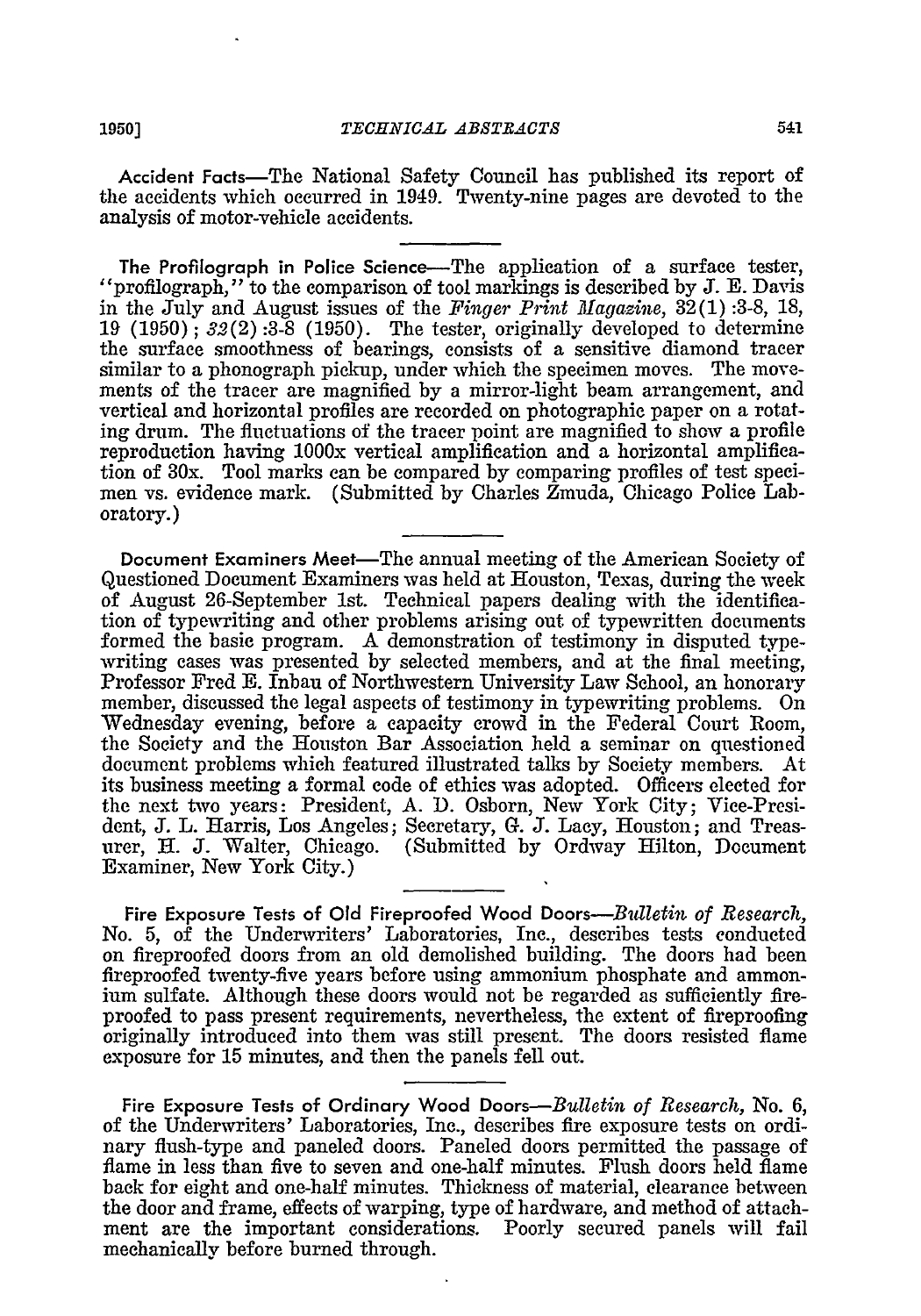Spontaneous Ignition and Its Prevention-A. H. Nuckolls discussed spontaneous ignition in *Bulletin of Research,* No. 2, Underwriters' Laboratories, Inc. This is a subject of vital interest to arson investigators. The materials in question are divided into four groups; the first group, non-combustibles (slaked lime) which react with something else producing sufficient heat to ignite combustibles; the second group, material, such as hydrides of phosphorous, which have ignition temperatures below ordinary temperature; the third division includes substances which oxidize at ordinary temperature to the extent that they will reach ignition temperatures (linseed oil, soya oil, coal) *;* and the last group, consists of organic materials, such as hay and grain, which generate heat by bacterial action (microbial thermogenesis) and eventually reach kindling temperature.

An Unusual Identification-The x-ray photograph of the head of a shooting victim revealed wire-like fragments scattered throughout the front part of the brain. Further investigation showed these to be pieces of rosin core solder. Also found in the brain were pieces of paper. A later comparison of the pieces of paper taken from the victim's head with a paper from the suspect's trailer showed a match of the torn edge and printed material. The newspaper had been torn from a larger sheet in order to make a wad for a homemade shotgun shell. This interesting identification is reported in the *Bulletin of the Bureau of Criminal Inuestigation of the New York State Police, 15:4-6* (1950).

Determination of Rare Earths-The use of copper as a supporting electrode in place of graphite is suggested by J. A. C. McClelland, writing in the *Analyst*, 75:392 (1950). This is of particular value when the elements to be detected have their strong lines in the region of the cyanogen bands. He reports some loss in the lowest limits of detectability but feels that other considerations will offset that loss. Where copper is the element under consideration graphite is indicated.

The Selenious Acid Test for Barbiturates-E. B. Parker *(The Analyst,* 75:448 **(1950))** shows that the selenious acid test described by Turfitt in the *Qua' terly Journal of Pharmacy and Pharmacology, 21:4* (1948), is also given by many common drug items, among them, aspirin, phenacetin, benzoeaine, and salicylic acid.

Southern Police Institute-Announcement from the Southern Police Institute at the University of Louisville has been received of the convening on .January 3, 1951, of the first of three 12-week courses to be offered annually. This Institute has been established to give instruction on a regional basis to commanding, administrative, and supervisory officers in police departments of the South. Instruction will deal with all phases of modern police workincluding crime detection; crime prevention; traffic enforcement and engineering; psychology, psychiatry, and social economic studies; police ethics; and handling of disorders. The Institute has the joint backing of the City of Louisville and the University of Louisville, and grants have been made by the Carnegie Corporation and the Rockefeller Foundation. The staff is to include full-time members and part-time specialists in police science and allied fields.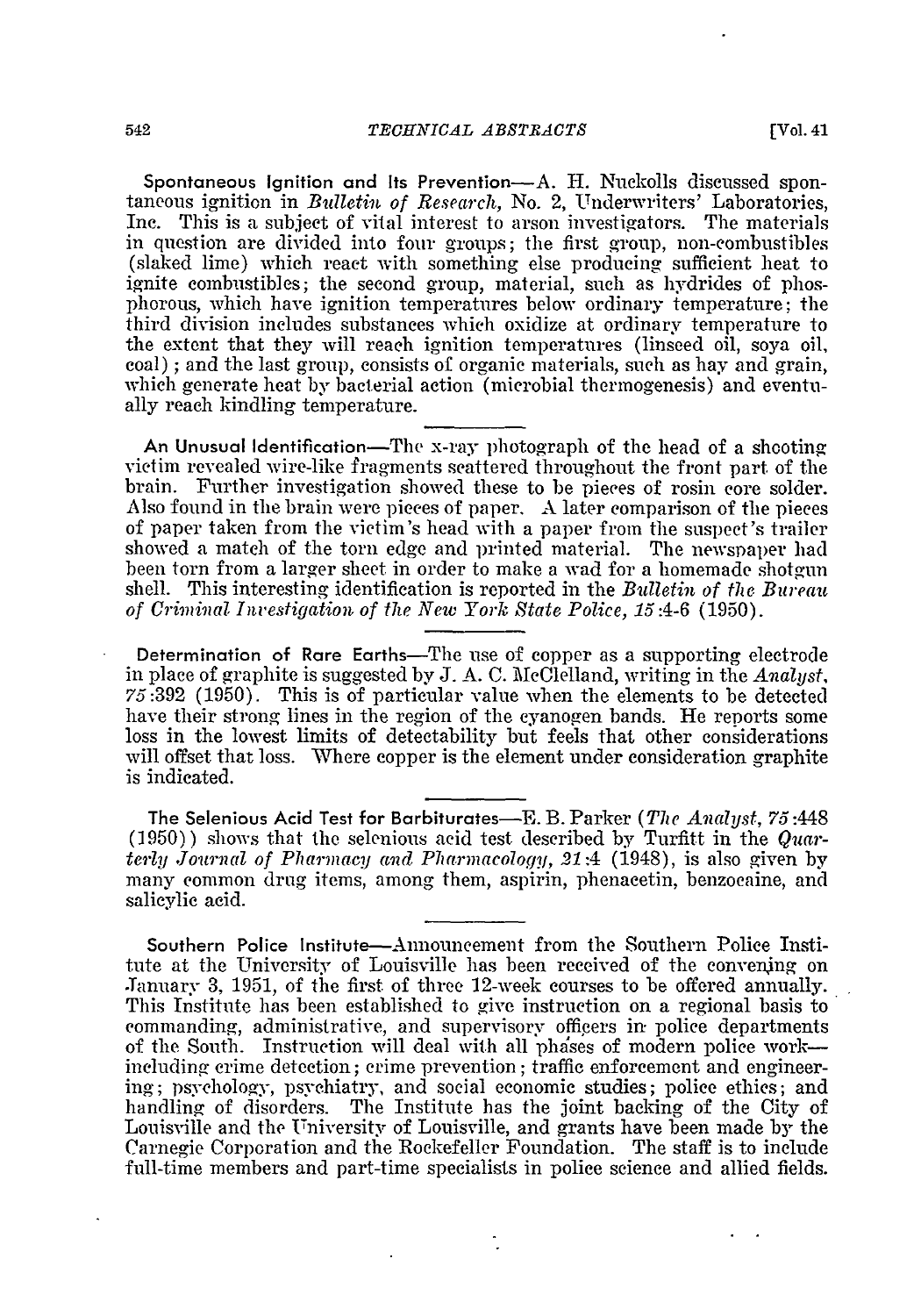#### **NEW PRODUCTS**

**EDrTOR's NOTE: It is** the **purpose** of this additional service to the readers of the Journal **to call their** attention to new products deemed **helpful** in police **fields.** Data presented will be abstracts of the manufacturer's literature or reports **of** demonstrations. Only those products considered most suitable to police science will **be included. The** mention **of** any product in this Journal, however, is **not** to be con- strued **as** a recommendation **by** the Journal.

Miles "Walkie-Recordall." — The Miles Reproducer Company, Inc., 812 Broadway, New York 3, N. Y., have produced a small battery recorder ideally suited to police work. With this instrument concealed in a bag such as a brief case, conversations up to 40 feet from the microphone can be recorded. It is possible to record continuously for one hour on each side of the plastic band. The recorder is 4 x 7 x 7 inches and weighs only six pounds, including batteries. An automatic volume control permits recording voices of varying volume.

Calcium  $\alpha$  **-** Naphthyl Phosphate and Solution  $\alpha$  - Naphthyl Acid Phosphate-The Dajac Laboratories, 3430 West Henderson Street, Chicago **18,** Illinois, have prepared naphthol-free reagents for acid phosphatase determinations. Either the calcium or sodium  $\alpha$ -naphthyl phosphates are available. Anthraquinone-l-diazonium chloride is also available.

Versatile Photomicrographic Apparatus-A-Photomicrographic Apparatus, designed also to serve all other aspects of scientific photography, is announced by Silge & Kuhne, 153 Kearny Street, San Francisco 8, California. Named the Orthophot, it provides facilities for photomicrography; photomacrography; micro-projection; laboratory, clinical, and general photography; photocopying; microfilming; x-ray photocopying; and photoenlarging.

The apparatus is used with any standard microscope. It comprises three basic units:

1. A base with permanently-aligned built-in light source operating on the Koehler principle (balanced at 3200K for color work) with intensity-control maintaining constant color temperature, and with built-in color filters for black and white photomicrography. This unit is available separately as light source for exacting visual microscopy.

2. A self-aligning reflex camera with precision focusing device (for use with No. 120 rollfilm,  $2\frac{1}{4}$   $x$   $3\frac{1}{4}$   $y$  cut or pack film, and standard 35 mm film), automatic Rapax shutter (1 sec. to 1/200 sec., T & M): attached sensitive photoelectric exposure meter; and

3. A vertical column assembly with counterbalanced elevating device for camera, operated by rack and pinion.

Accessories convert the unit for photomacrography, cine-photomicrography, general laboratory photography, photocopying of opaque and translucent objects, and photoenlarging, by attaching lamp unit with double condenser which works through the basic camera unit.

The reflex camera itself is detachable and can be used on a standard tripod or hand-held for all forms of scientific or general photography.

Light source, camera, or vertical column are available separately for combination with existing equipment in the user's laboratory. A simplified version of the column can be had with adjustable camera holder to permit use with a wide variety of standard still and motion-picture cameras.

**I**